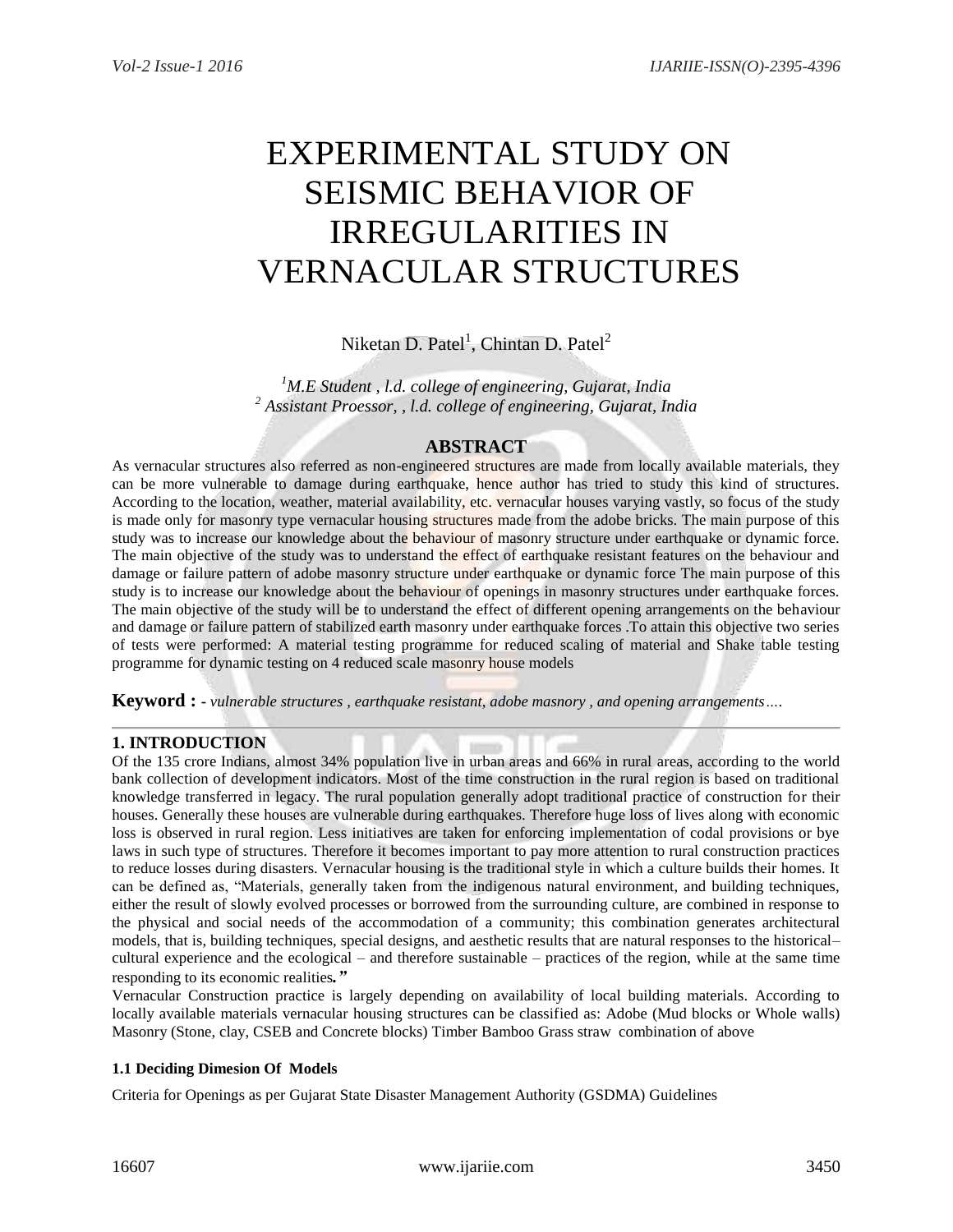- 1. For compressed Cement Stabilised Earthen Block (CSEB or CSIB) masonry built in cement mortar and the Stabilised rammed earthen walls, the doors and window openings should be controlled by following criteria:
- 2. Restricting the ratio of total length of openings in a wall to the length of the wall in a room to less than 0.5 in the single storeyed houses and 0.42 in double storeyed buildings 0.33 in three storeyed building.
- 3. The distance of openings from inside corner should be more than 450 mm
- 4. The pier width between consecutive openings should be more than 560 mm

## **1.2 Detail Plan And Geometry Of Structure**

- 1. Total 4 reduced scaled models of masonry structure were prepared at reduced scale of 1:5. All the 4 models were prepared from scaled stabilised adobe bricks. Detail plan and elevation
- 2. All 4 adobe bricks models can distinguish as below;
- 3. A1: First model will be a simple reduced scale stabilised adobe brick masonry structure with no breaching of GSDMA Guidelines
- 4. A2: Second model will be a similar reduced scale stabilised adobe brick masonry structure which will breach GSDMA Criteria No. 1, 2, and 3 for Openings
- 5. A3: Third model will be a similar reduced scale stabilised adobe brick masonry structure which will breach GSDMA Criteria No. 1 and 3 for Openings
- 6. A4: Fourth model will be a similar reduced scale stabilised adobe brick masonry structure which will breach GSDMA Criteria No. 1 and 2 for Openings

| Table T Difficusion of anticulated scaled models |            |                              |                 |                 |                |                            |
|--------------------------------------------------|------------|------------------------------|-----------------|-----------------|----------------|----------------------------|
| Model no.                                        | (in<br>mm) | $\overline{2}$<br>(in<br>mm) | 3<br>(in<br>mm) | 4<br>(in<br>mm) | $5$ (in<br>mm) | <b>Remarks</b>             |
| A <sub>1</sub>                                   | 90         | 160                          | 120             | 110             | 90             | Criteria<br>All<br>Satisfy |
| A <sub>2</sub>                                   | 110        | 210                          | 125             | 170             | 45             | $1 & 2$ - Breach           |
| A <sub>3</sub>                                   | 100        | 210                          | 80              | 170             | 100            | 1 & 3 - Breach             |
| A <sup>4</sup>                                   | 85         | 210                          | 110             | 170             | 85             | 1, 2 & 3 - Breach          |

# Table 1 Dimension of allreduced scaled models

## **1.3. Dimensions of reduced scaled bricks**

For Stabilised Adobe prototype bricks soil with properties shown in table was used. Compressive strength of material was 14.14 kg/cm2 which was derived experimentally.

#### Table 1.2 soil properties

| Colour<br>Soil.   | of Bulk Density of soil. Sand<br>$\text{g}$ (gm/cm3) | <b>Content</b><br>in $\%$<br>in $\%$ | Silt Content Clay Content Salinity of Soil Ph. Value of<br>in ppm<br>soil<br>in |  |
|-------------------|------------------------------------------------------|--------------------------------------|---------------------------------------------------------------------------------|--|
| <b>Adobe Soil</b> | 1.27                                                 | 14.7 %<br>35.42 %                    | 49.88 %<br>189<br>8.8                                                           |  |

#### Table 1.3 size of reduced scaled bricks

|                                | <b>Full scaled (in cm)</b> |    |  | <b>Reduced Scale (1:5) (in cm)</b> |  |     |
|--------------------------------|----------------------------|----|--|------------------------------------|--|-----|
| <b>Brick Dimension</b>         | . .                        |    |  |                                    |  |     |
| <b>Stabilised Adobe Bricks</b> |                            | 30 |  |                                    |  | l.b |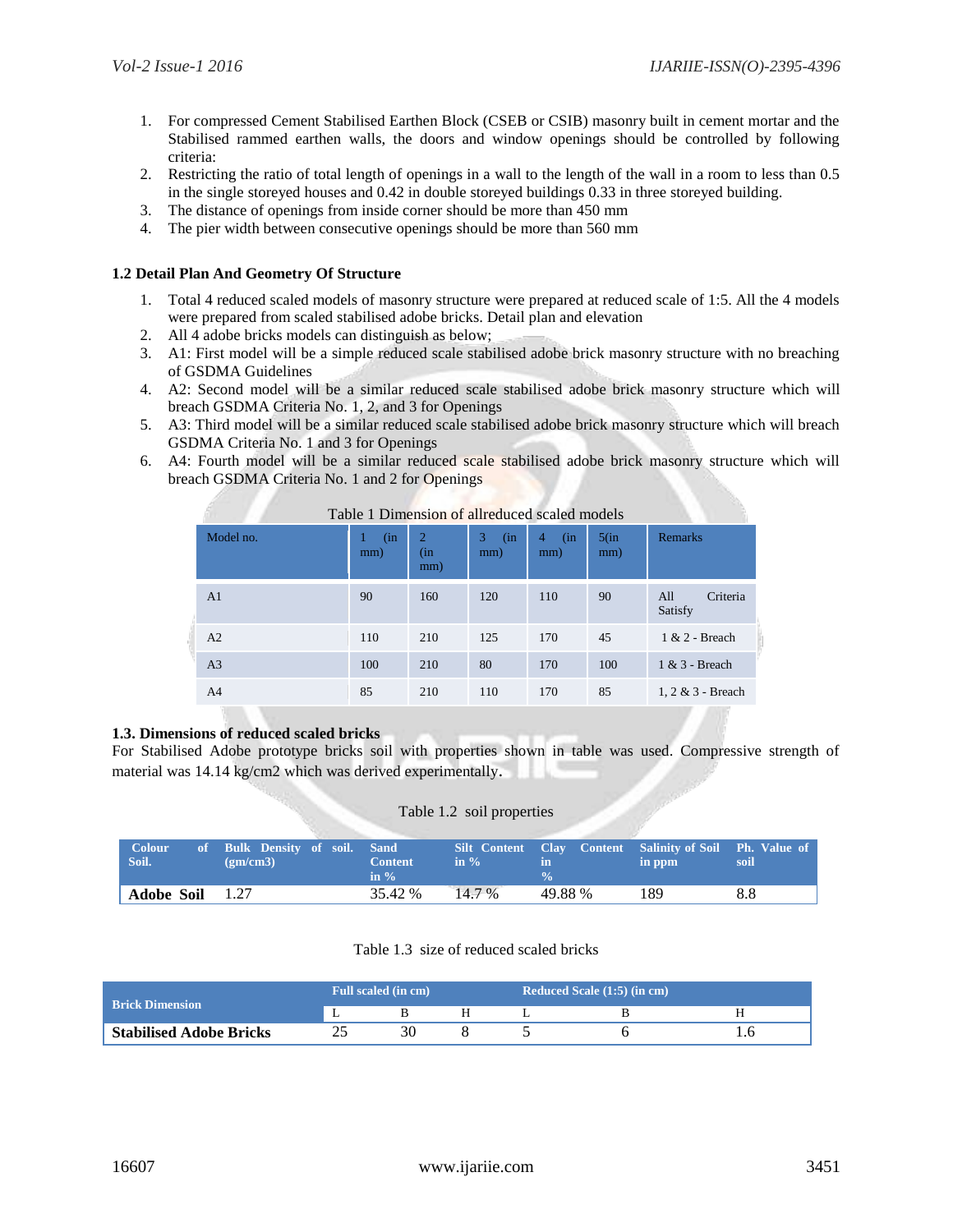## **2. BRICK PRISM TESTING**:

For adobe bricks, same material which was used for brick making was used as 1 cm thick mortar for prototype



Figure 2: 1 prism making



Figure 2: 2 testing of prism

5 Nos. of 15cm  $\times$  15cm  $\times$  15cm cubes to be casted and tested for compressive strength for adobe material according to NZS: 4298:1998.



Figure 2: 3 testing of adobe cubes



Figure 2: 4 failure of adobe prism



**Figure 2: 5 prism failure**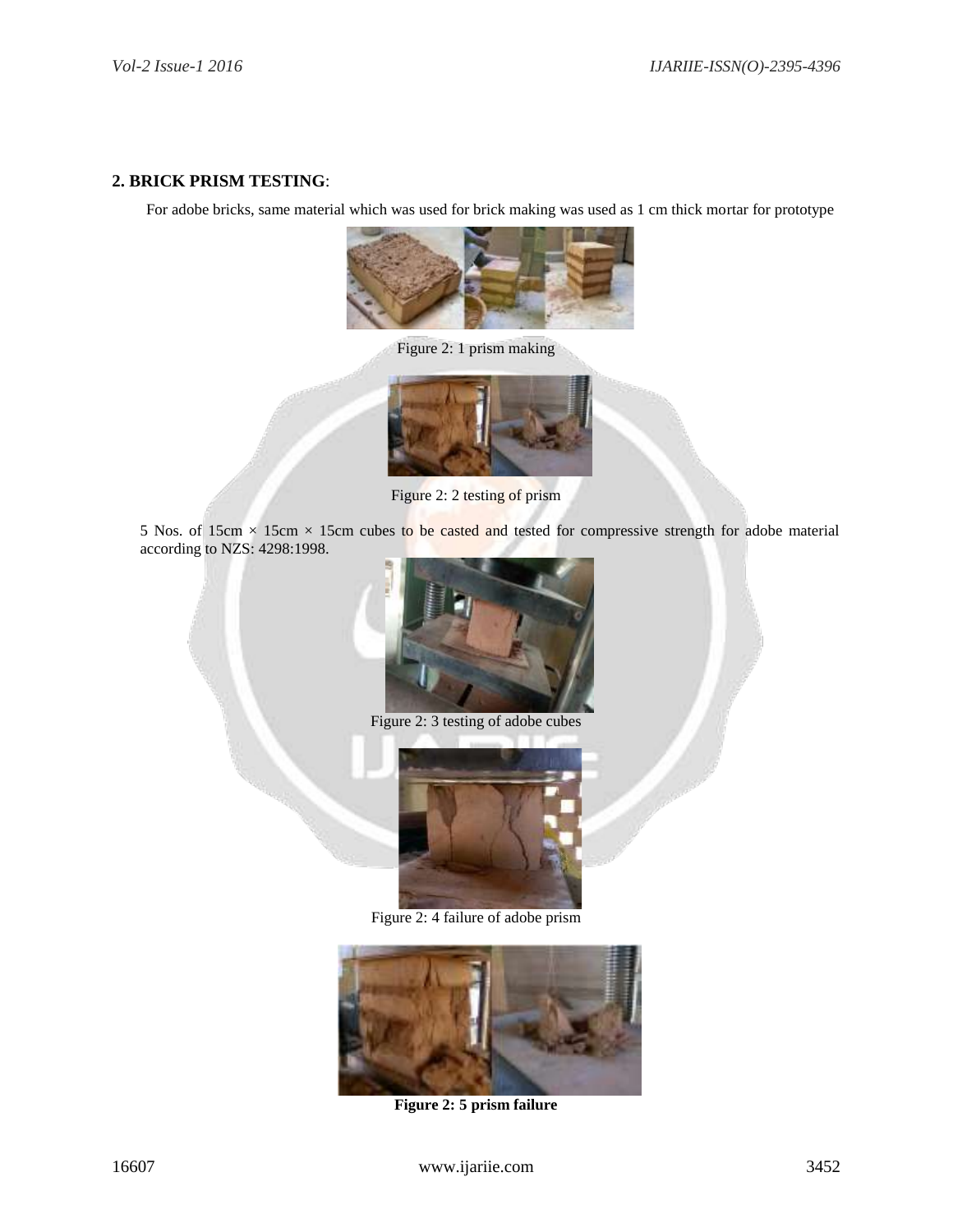Avg. Compressive Strength Prototype Adobe Brick Prism and Model Adobe Brick Prism is around 11.30 kg/m3

# **3 TEST ON MODEL STRUCTURE**

Test result from impact hammer test and shake table test given in graph below



Figure 3 : 1 BSC vs. Drift ratio (%) curves for Model masonry structures

## **From the above below following observations are made**,

- Seismic resistance of model A1 is larger than Model A3, and much larger than model A2 and Model A4.
- Both model A1 and A3 reach their ultimate capacity at drift ratio (%) 0.033 and 0.049 however BSC corresponding to model A1 is higher than BSC corresponding to model A3.
- Capacity curve of model A1 and A3 nerly equal to drift ratio of 0.025
- Capacity curve of model A4 shows competitively lesser values of BSC for corresponding drift ratio compared to other two models A2 and A3 which shows very low absorption for model A4

## **4. CONCLUSIONS**

For Adobe masonry models reduced scale of 1:5 tends to be very small to stimulate actual cracking pattern. Due to lesser thickness of adobe bricks developed crack can pass through bricks by breaking it, instead of following the joints in the masonry which led to the separation of walls from corner. Hence, for adobe masonry lesser reduced scale like 1:2, 1:3 or real scale structure is recommended for dynamic testing.

Horizontal earthquake bands must be aided Vertical containment reinforcement and core reinforcement for better performance.

Criteria of corner opening is more important compare to pier width.

Damping of the adobe masonry models varies drastically

Model A3 perform better than A2 during testing so we can conclude that criteria of minimum corner opening should not breach in any condition

## **5. REFERENCES**

[1]. L Memba Ikuga, Ramon Llull University, Barcelona, Spain & T Murray; 'Vernacular Housing'; University of Missouri, Columbia, MO, USA ©2012 Elsevier Ltd.

[2] NZS 4298: Materials and workmanship for earth buildings

[3]. "vernacular housing construction" Mauro Sassu, University of

Pisa, Italy

[4] J.F. Tipler, M.L. Worth, H.W. Morris & Q.T. Ma ; "Shake Table Testing Of Scaled